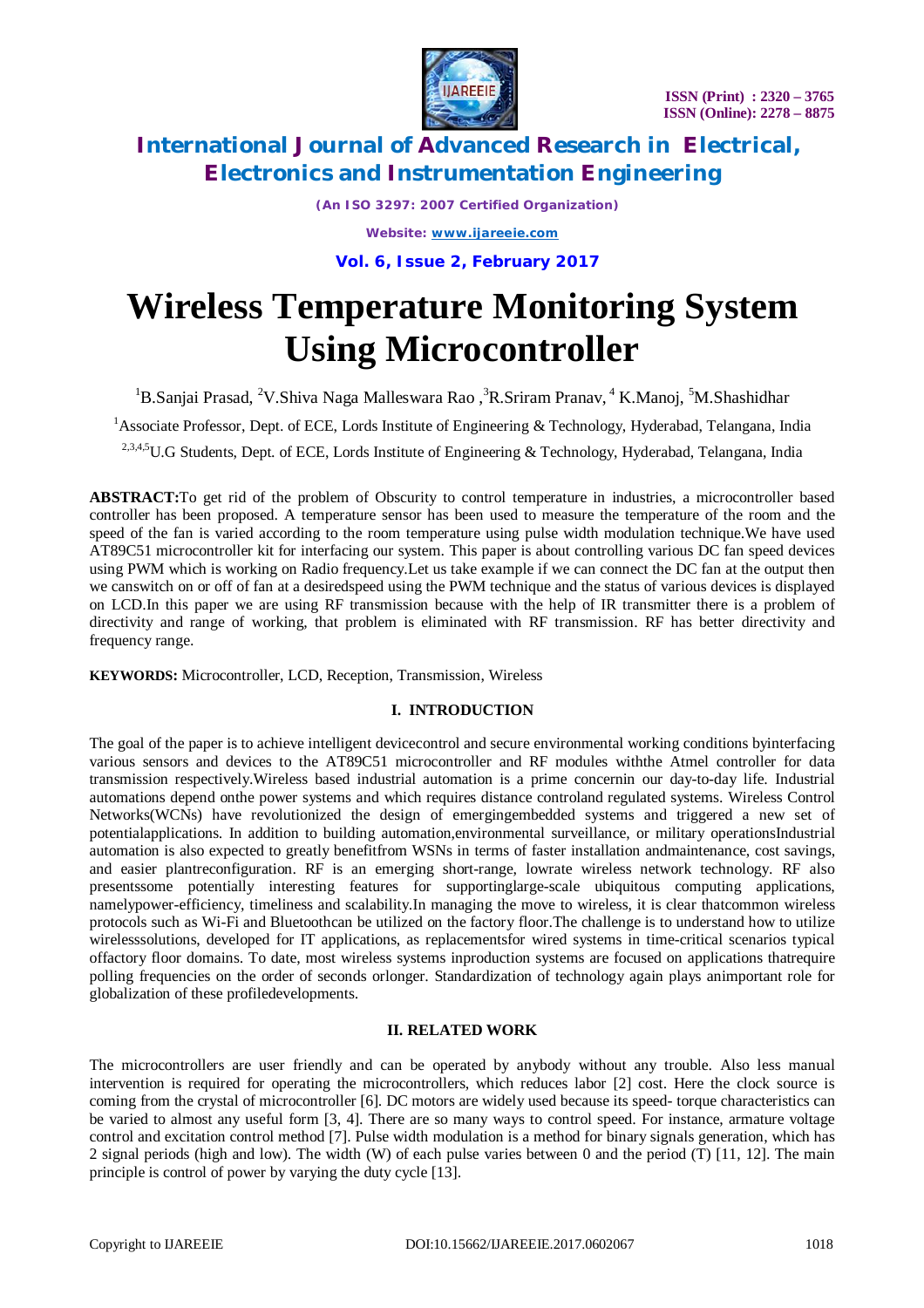

*(An ISO 3297: 2007 Certified Organization)*

*Website: [www.ijareeie.com](http://www.ijareeie.com)*

#### **Vol. 6, Issue 2, February 2017**

#### **III. SYSTEM ARCHITECTURE**

This block diagram contains the wireless transmitter section. This section has microcontroller as atransmitter module, temperature sensor LM 35, ADC 0809.Each and every module in the transmitter sectionwill be controlled by the Microcontroller. The Temperature sensor LM35 senses the temperature as analogsignal, by the use of ADC 0809 these analog signals will be converted to digital and it will be transfer to themicrocontroller. Microcontroller processes that digital signal and then transmits the digital signal through theWireless Transmitter module as an analog signal [6].ADC-809 has an inbuilt 8-channel multiplexer. It performs simultaneously A/D conversion of more thanone analog signal. When the unknown analog input equals the reference voltage, the internal comparator outputallows the digital output to become available at the output of the 8-bit latch. The characteristics of referencevoltage is as shown in graph no.1 While the process of A/D conversion is initiated by positive pulse at theterminal marked "START OF CONVERSION" the A/D converter produces the pulse at the terminal marked "END OF THE CONVERSION". This pulse is used to inform microcontroller that the cycle of A/D conversionhas been completed.





**Atmel AT89C51:** The on-chip Flash allows the program memory to be reprogrammed in-system or by a conventional nonvolatile memory programmer. By combining a versatile 8-bit CPU with Flash on a monolithic chip, the Atmel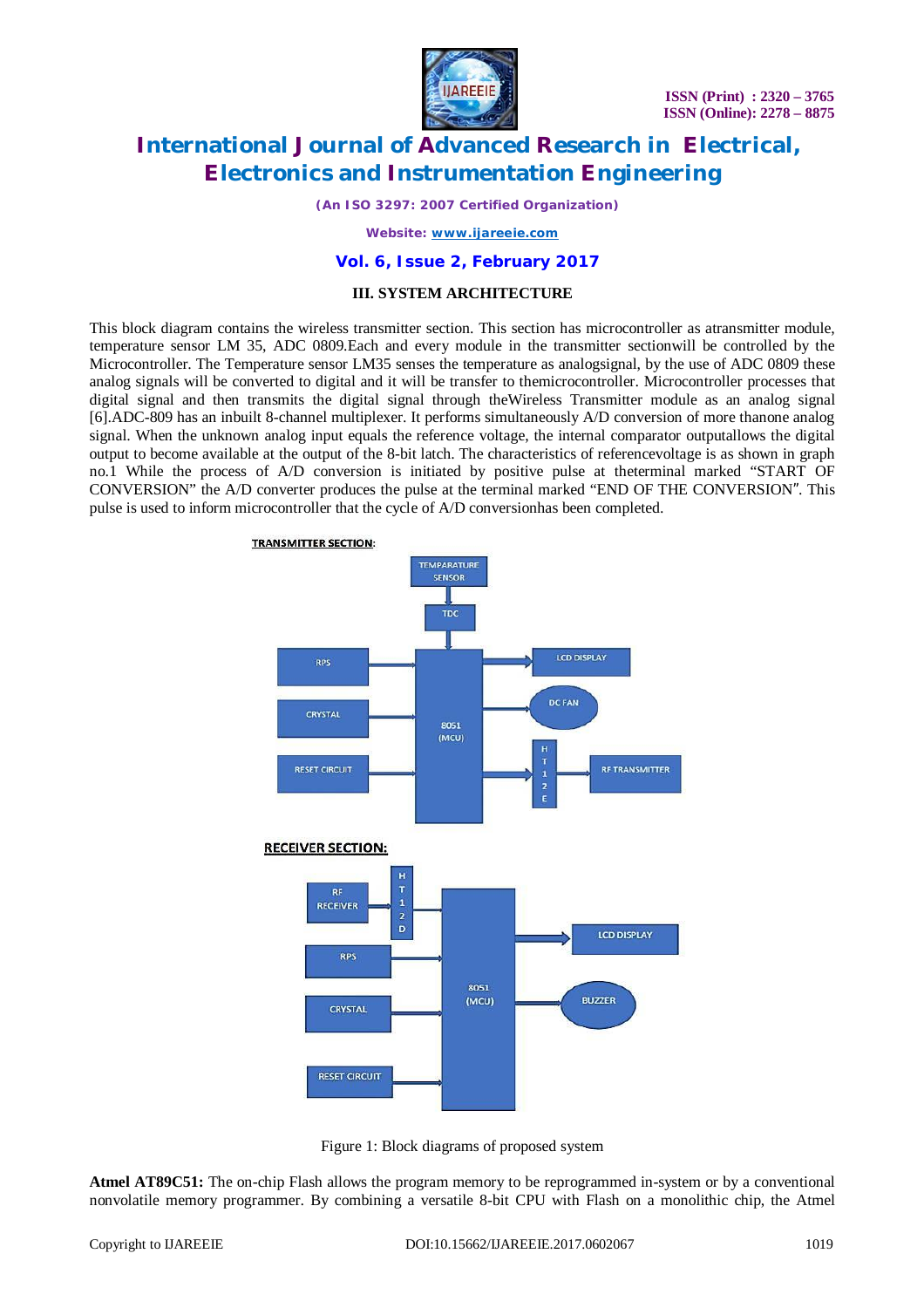

*(An ISO 3297: 2007 Certified Organization)*

*Website: [www.ijareeie.com](http://www.ijareeie.com)*

### **Vol. 6, Issue 2, February 2017**

AT89C51 is a powerful microcomputer which provides a highly-flexible and cost-effective solution to many embedded control applications.

**LM35:**LM35 is a device which converts the physical signal into electrical signal. That's why this is known asthe transducer. It is calibrated with the environmental temperature and it is linearly varies with thetemperature and its output is in volt. There is no need of external calibration to provide the accuracy ofthe LM35 at room temperature which is about  $\pm\frac{1}{4}$ °C. Minimum temperature that can be measured by the LM35 device is -55°C. And maximum temperature that can be measured by LM35 is 150°C. Calibrationof LM35 is done by trimming at the water level. To make the interfacing of control circuitry and readoutcircuitry very easy, low impedance at output side, output which is linear and precise inherent calibrationof LM35 plays an important role. Temperature sensor takes a very low current of order 60 μA from theinput supply. Heat loss in the LM35 is very less degree of around 0.1°C. LM35 can work in the range of-50 $^{\circ}$ C to +150 $^{\circ}$  which is the rated value. Another device which is also a temperature sensor of the familyof LM35 known as LM35C which ranges from -40°C to +110°C. LM35 costs around 10 rupees in Indiaand is easily available in the market which anyone can buy at any convenience store or electronics store.

**RF Transmitter/ receiver (RX-434) modules:** The RF receiver(RX-434) module can receive the signal transmitted by thetransmitter from a distance up-to 1 to 1.5km. The range canbe increased up to 30 meters using a good antenna.Dout pin of RX-434 RF Module is connected to Din pinof Decoder IC HT12D (IC 4).  $D_{in}$  pin of IC4 receiveraddress and data bits serially from the RF Module. DecoderIC4 separate data and address from the receivedinformation. It accepts data only if the received addressmatches with address assigned to Encoder IC1 (HT12E). Wehave used '1111' as the permanent address forcommunication. Pins 1 through 8 of IC4 are address pinsand therefore 256 possible addresses are available. Theaddress on the Encoder and Decoder ICs must match for thedata to be valid.

The HT12D decoder receives serial address and datafrom the Encoder continuously with its local addresses. Ifno error or unmatched codes are found, the input data codesare decoded and transferred to the output pins. VT pin (validtransmission) goes high to indicate a valid transmission. TheHT12D provides four latch type data pins whose dataremains unchanged until new data is received.

**Transformer:**It covert alternating current from one value to other valueof voltage with a limited loss of power. Stepuptransformers have more winding towards the secondarysection compared to primary section. This inturn increasesthe value of voltage. Step-down transformers have lesswinding towards the secondary section compared to thatwith the primary section. This inturn decreases the valueof voltage.The step down transformer is used commonly in powersupplies to reduce the high risk associated with highvoltage to considerably low voltage. The transformer hastwo coils namely primary coil and secondary coil. Betweenthese two coils there is no electrical connection rather theyare connected by the alternating magnetic field. This fieldis created by using soft-iron core of the transformer.



Figure 2: Transformer

**Bridge rectifier:** An electric device which periodically reverses the directionthat is from alternating current to direct current isrectifier. The output voltage from transformer is given asinput to bridge rectifier. That converts alternating currentinto direct current which is pulsating.



Figure 3: Bridge rectifier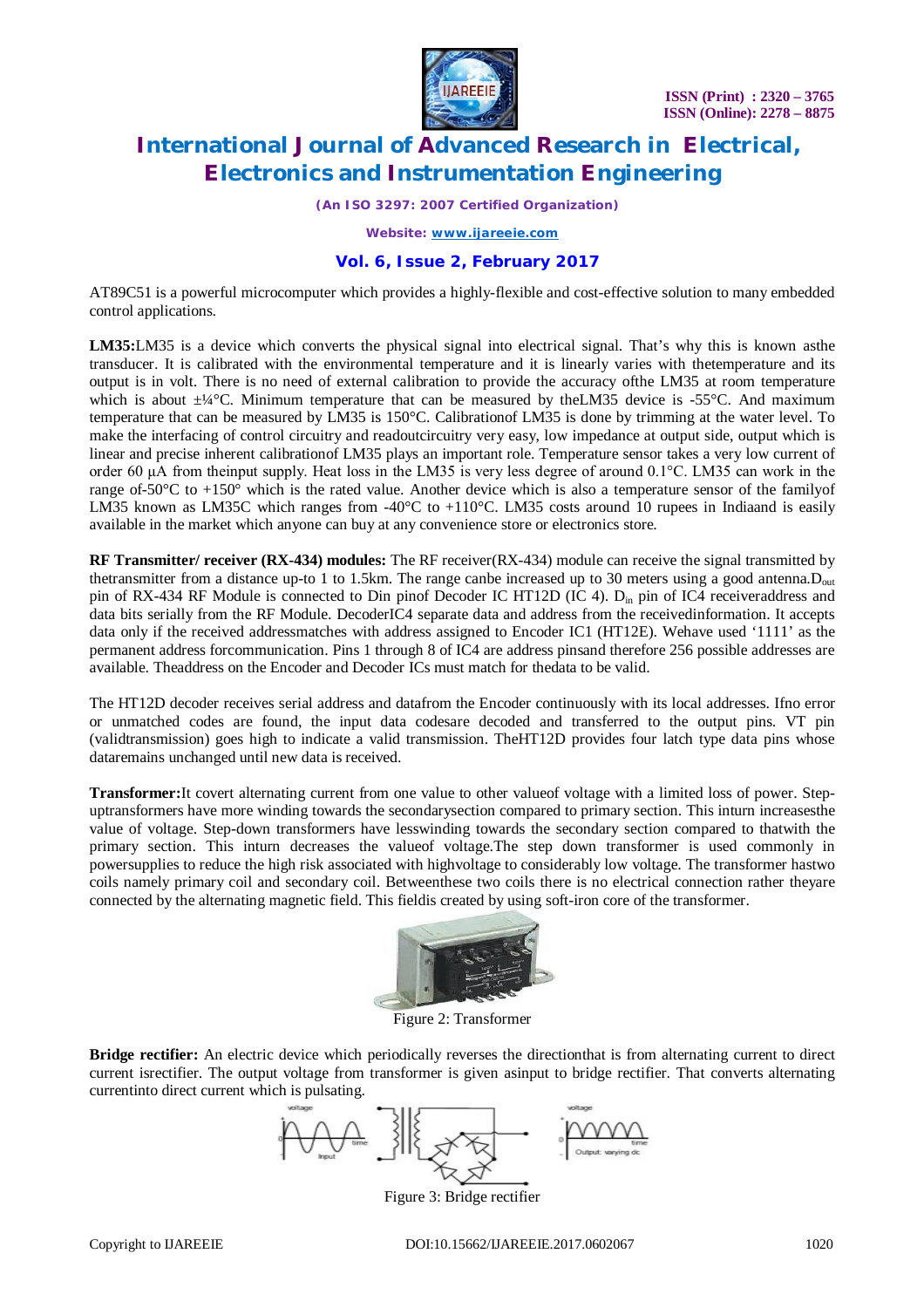

*(An ISO 3297: 2007 Certified Organization)*

*Website: [www.ijareeie.com](http://www.ijareeie.com)*

### **Vol. 6, Issue 2, February 2017**

**Filter:**Capacitive filter is used in this project. It removes theripples from the output of rectifier and smoothens the D.C.Output received from this filter is constant until themains voltage and load is maintained constant. However,if either of the two is varied, D.C. voltage received at thispoint changes. Therefore a regulator is applied at theoutput stage.



**Resultant Output Waveform** Figure 4: Filter

- 1. Keil software for Microcontroller programming.
- 2. Flash magic software for Microcontroller burning.
- 3. Diptrace Software for PCB Layout.
- 4. Language: Embedded C Assembly.

#### **IV. RESULTS AND DISCUSSION**

The logical representation of the software code has been presented in the flowchart form. Figure 4 shows the flowchartof the logic implemented in the modeled system.



Fig 4 Flow chart

The temperature is read from the temperature sensor and the condition is checked and the following processes are done:

- 1) When temperature is greater than zero and less than 20 degree Celsius, the fan is OFF.
- 2) When temperature is greater than 20 and less than 40 degree Celsius, the fan speed is SLOW.
- 3) When temperature is greater than 40 and less than 60 degree Celsius, the fan speed is MEDIUM.
- 4) When temperature is greater than 60, the fan speed is FAST

### **V. CONCLUSION& FUTURE SCOPE**

The microcontroller based totally automated speed control of fan primarily based on room temperature the use ofPWM approach has beenproposed on this paper. The speed of fan relies upon on the room temperature and there is no need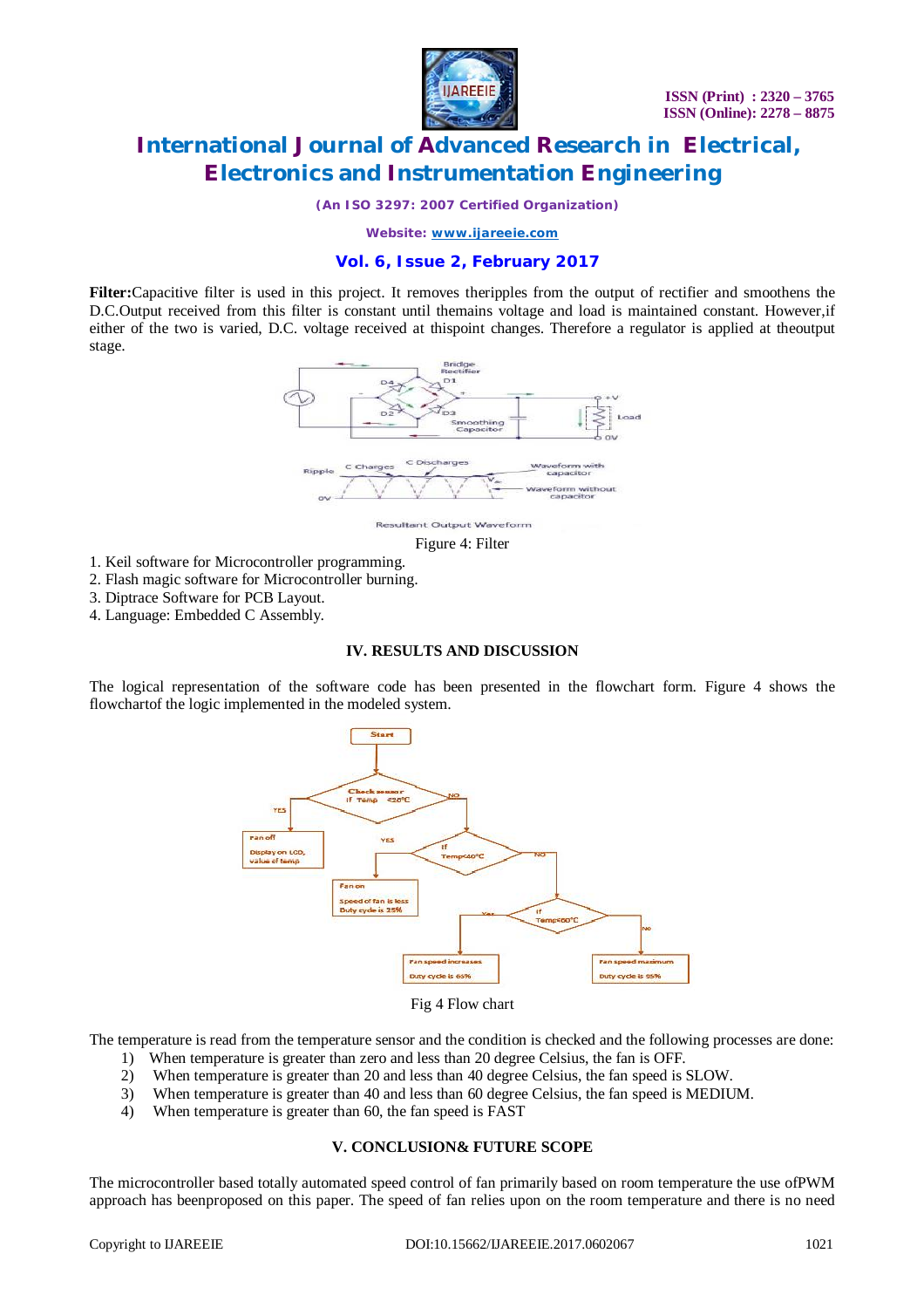

*(An ISO 3297: 2007 Certified Organization)*

*Website: [www.ijareeie.com](http://www.ijareeie.com)*

#### **Vol. 6, Issue 2, February 2017**

for regulatingthe speed manually. Various graphs were plotted to show the various relationships between different parameters.PWM technique is discovered to be suitable for controlling fan speed in keeping with room temperature. After evaluating duty cycle and speed of DC Fan in line with temperature variation. In this design, the RF provide low power consumption, low cost and easyRF communication to permit remote control andpresent day size of business retailers which will shopstrength. RF era is suitable for the utilityin strength monitoring device. It can provide reliablesecurity for the operation of electrical energy structures.The machine is small, simple, and cost effective and desirable forRF control of device.

#### **REFERENCES**

[1]. Muhammad A Mazidi, Janice Mazidi, RolimMc Kinaly, The 8051

[2]. George Kennedy, Electronics Communication ,Tata Mc Graw Hill

[3]. Bernard Skalar, pabitra Kumar Ray, DigitalCommunication, Second Edition, PearsonEducation.

[4]. G.K. Dubey, S.R. Doradla, A.Joshi, R.M.K.Sinha, Power Electronics, New Age.

[5]. Digital and analog communication by B.P. Lathi.Zhi Ding(international 4th Edition), oxforduniversity press.

[6] I. John, PIC Microcontroller Project Book, second ed., Mc Graw-Hill, Singapore, 2000.

[7] Xiaodong Xia, Based on Single Chip Microcomputer Remote Wireless Control System Design. Coal Mine Machinery, vol. 32 (8), pp. 202-204, 2011.

[8] J. Vig and A. Ballato, "Ultrasonic Instruments and Devices", Academic Press Inc. pp. 637– 701 (Chapter7: Frequency Control Devices). 1999 [9] P. Spasov, "Micro controller Technology, The 68HC1 l", Prentice Hall, 1992.

[10] M. H. Rashid, Power Electronics Circuits, Devices and Applications, third ed., Prentice Hall, United States of America, 2004.

[11] Song jian, Jiang junsheng, Zhao wenliang. "The DC-motor PWM Speed Regular system Base on single-chip Microcomputer". Study onAgricultural Mechanization, 1(1):102-103, 2006.

[12] J. Holtz, "Pulse width modulation: a survey," IEEE Trans. Industrial Electronics, vol. IE-39, no.5 pp.410-420, 1992.

[13] S.D. Barman, A. Hussain, T. Ahmed, Speed Control of DC Motor Using PWM Technique: Pulse Width Modulated DC Motor Control, LAPLambert Academic Publishing, 2012.

[14] T.Pialis and K. Phang, "Analysis of timing Jitter in Ring Oscillators Due to Power Supply Noise", Circuits and Systems, ISCAS'03,Proceedings of the 2003 International Symposium. 2003.

[15] Vaibhav Bhatia and Gavish Bhatia "Room Temperature based Fan Speed Control System using Pulse Width Modulation Technique"International Journal of Computer Applications (0975 – 8887) Volume 81 – No5, November 2013

#### **BIOGRAPHY**



**B.Sanjai Prasad** is working as Associate. Professor, in the Department of Electronics & Communications, Lords Institute of Engineering and Technology, Hyderabad, Telangana, India. He has received M.E from O.U campus Hyderabad, India. He is Pursuing Ph.D from IIT(ISM), Dhanbad, India. His research interested in Wireless Sensor Networks. He had 12 years of teaching experience.

**V.Shiva Nagamalleswara Rao, Pursuing B.TECH 3<sup>rd</sup> year in Lords Institute of Engineering and** Technology in the Dept.of ECE.



**K.Manoj**Pursuing B.Tech 3<sup>rd</sup> year in Lords Institute of Engineering and Technology in the Dept.of ECE.